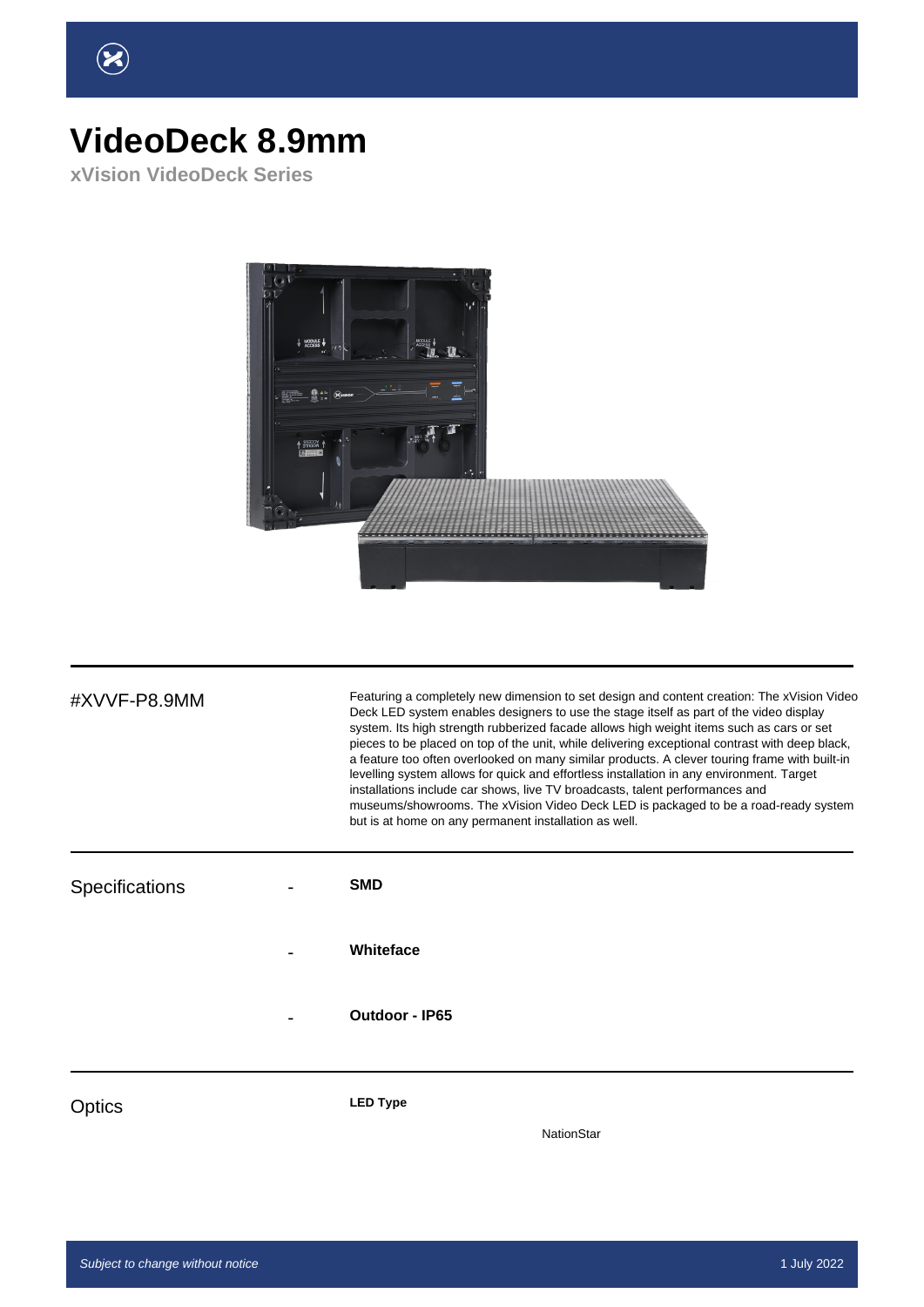| <b>Pixel Configuration</b> |
|----------------------------|
|----------------------------|

#### **Pixel Pitch**

#### **Panel Resolution**

#### **Brightness**

**Viewing Angle**

#### **Min. Viewing Distance**

**Max. Viewing**

**Distance**

Electronics **Refresh Rate** 

#### **Grayscale Depth**

#### **Driving Mode**

56 x 56 pixels

SMD 3 in 1

8.93 mm

3 000 nits (cd/m2)

120° H x 120° V

18 ft [5.5 m]

250 – 400 ft [80 -120 m]

1 200 Hz (HRR)

14 bits

1/4 scan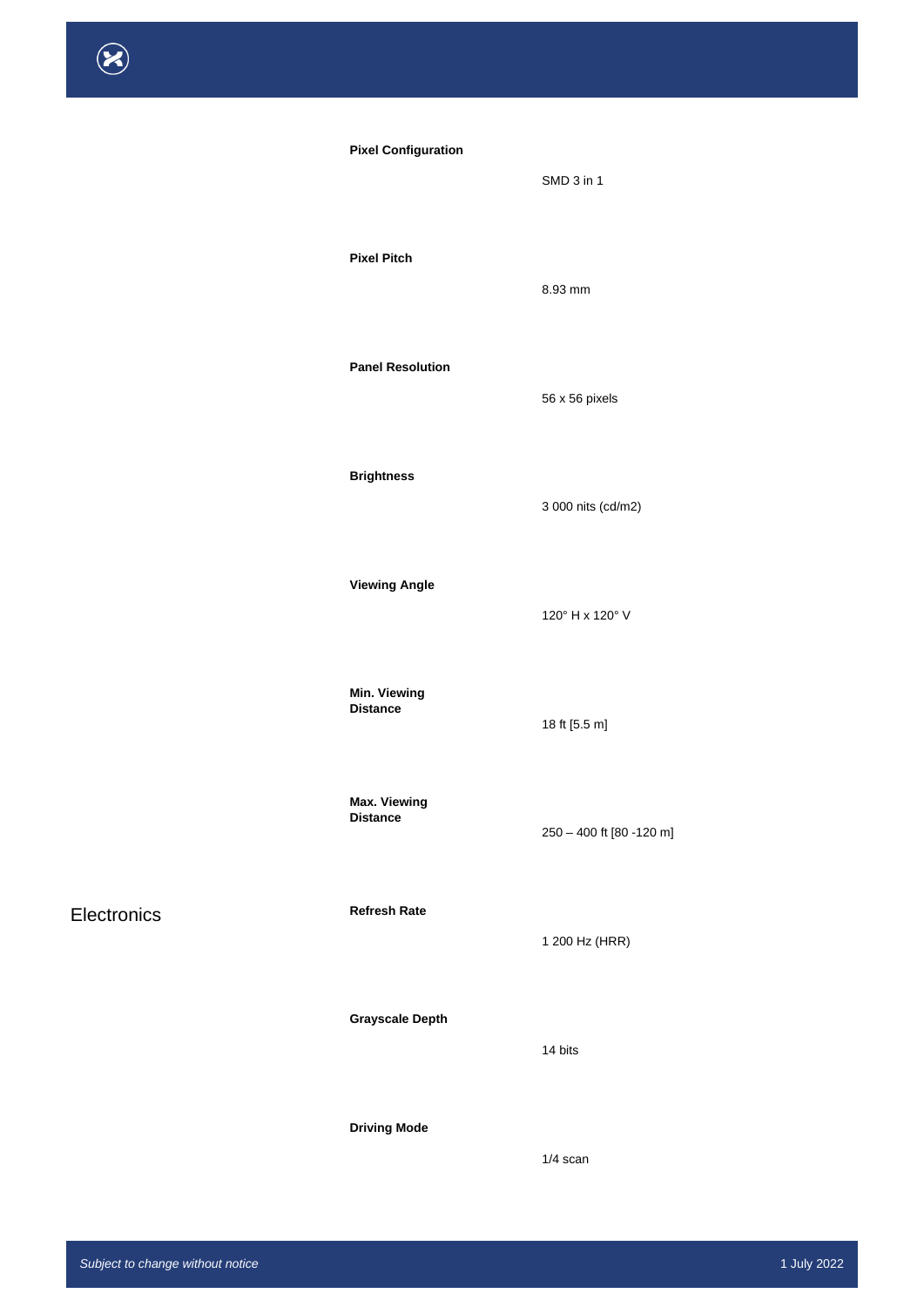**Voltage input** 

#### **Power Consumption**

Mechanical **Static load bearing** 

#### **Safety Factor**

**Dimensions**

**Weight**

**Cooling**

**Frame construction**

**Protection Rating**

Control **Input** 

120-240 VAC 50 – 60 Hz auto.

200W

1 500 lbs (681 kg) per panel

3:1

19.6 ? x 19.6 ? x 3.5 ? [500x500x80 mm]

26.5 lbs [12 kg]

Passiven (Chassis as heatsink)

Die-cast aluminium

IP65 (Waterproof)

DVI-D